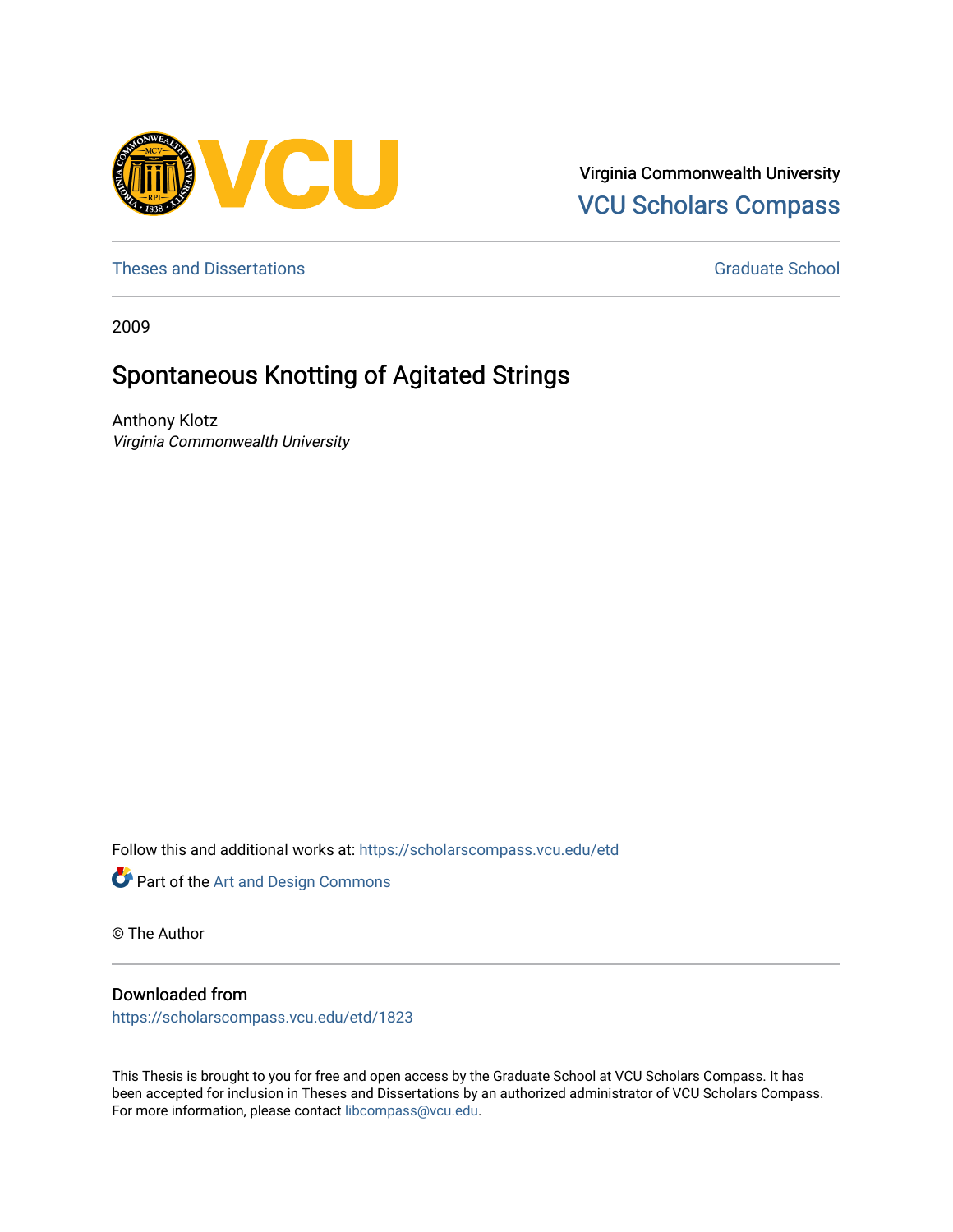### Painting and Printmaking Virginia Commonwealth University

This is to certify that the thesis prepared by Anthony Klotz entitled SPONTANEOUS KNOTTING OF AGITATED STRINGS has been approved by his or her committee as satisfactory completion of the thesis requirement for the degree of Master of Fine Arts

Reni Gower, Professor, Virginia Commonwealth University

Barbara Tisserat, Associate Professor, Virginia Commonwealth University

Ruth Bolduan, Associate Professor, Virginia Commonwealth University

Holly Morrison, Associate Professor/Chair, Department of Painting and Printmaking

Richard Toscan, Dean, School of the Arts

Dr. F. Douglas Boudinot, Dean of the Graduate School

May, 12, 2009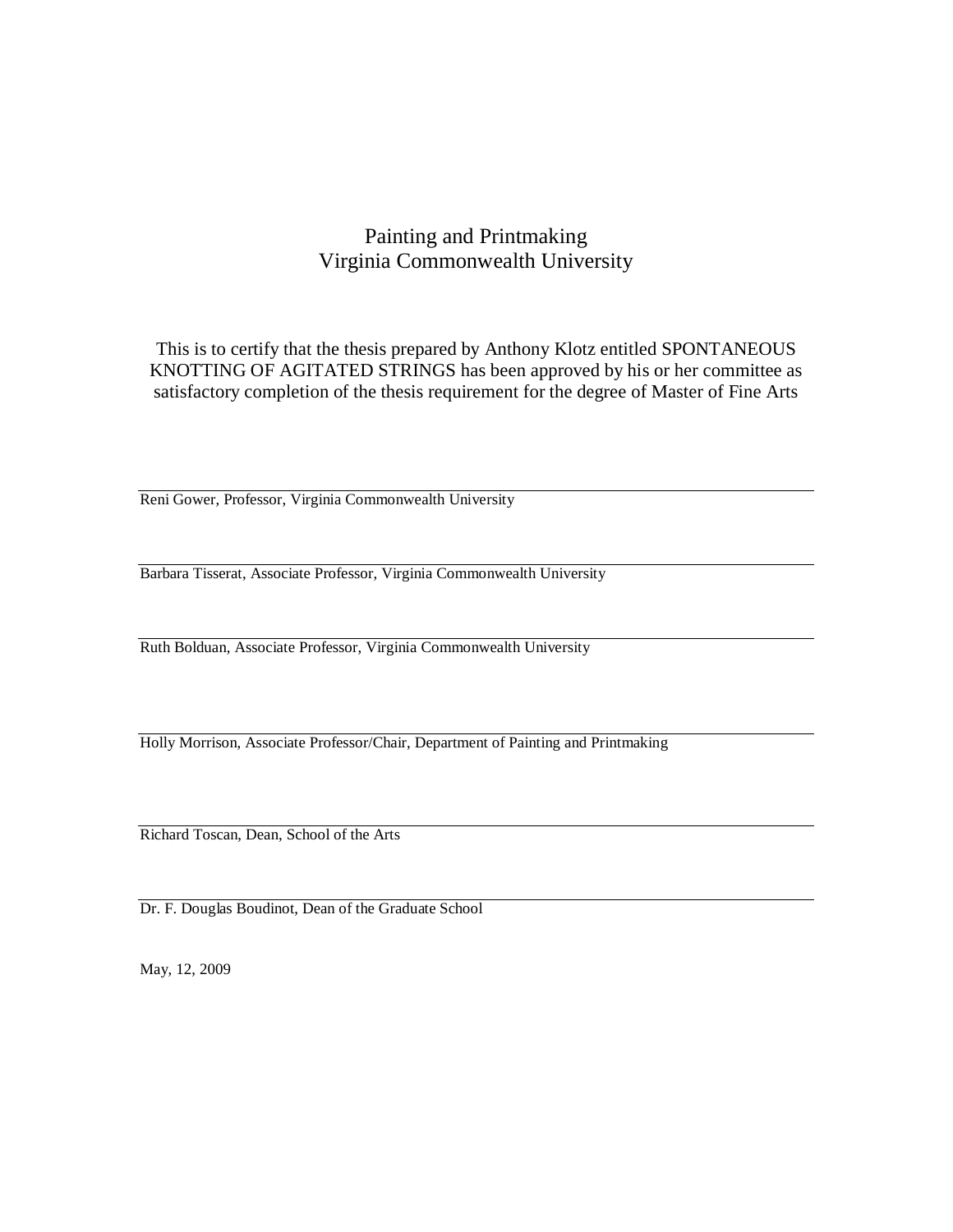### SPONTANEOUS KNOTTING OF AGITATED STRINGS

Tony Klotz, Richmond, Virginia 2009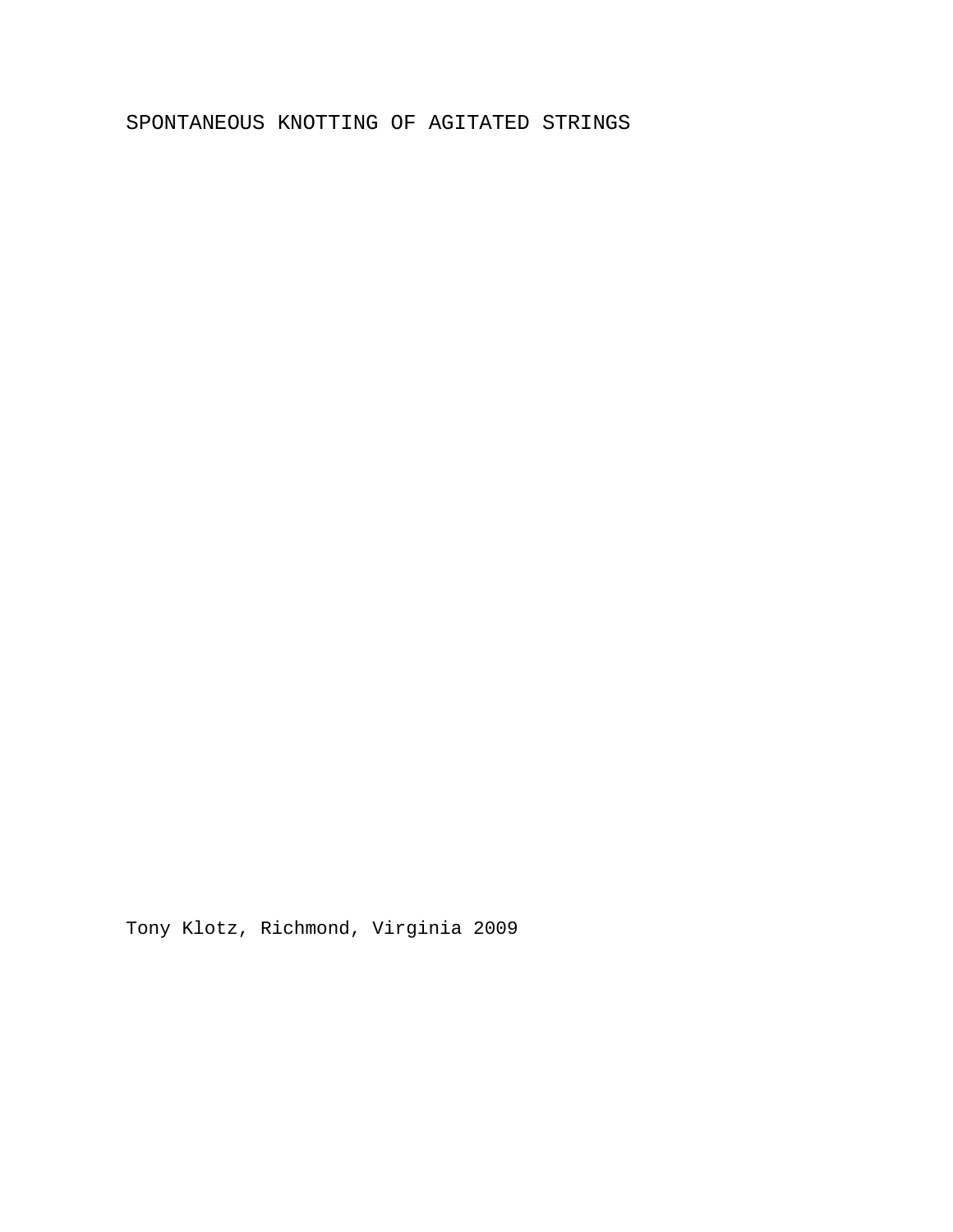#### CONTENTS

| The Law of Visual Deviation Accounts for Certain Phenomena 3                |
|-----------------------------------------------------------------------------|
|                                                                             |
|                                                                             |
|                                                                             |
| Telescopes More or Less Imperfect; Likewise the Lens of Every Human Eye. 14 |
|                                                                             |
|                                                                             |
|                                                                             |

The chapter titles in the table of contents of this document were taken from (Teed, 1922). His book, *Cellular Cosmogony* describes his hollow-earth theory and the philosophy of the Koreshan Unity society he founded. I utilize the titles to form the outline of this paper.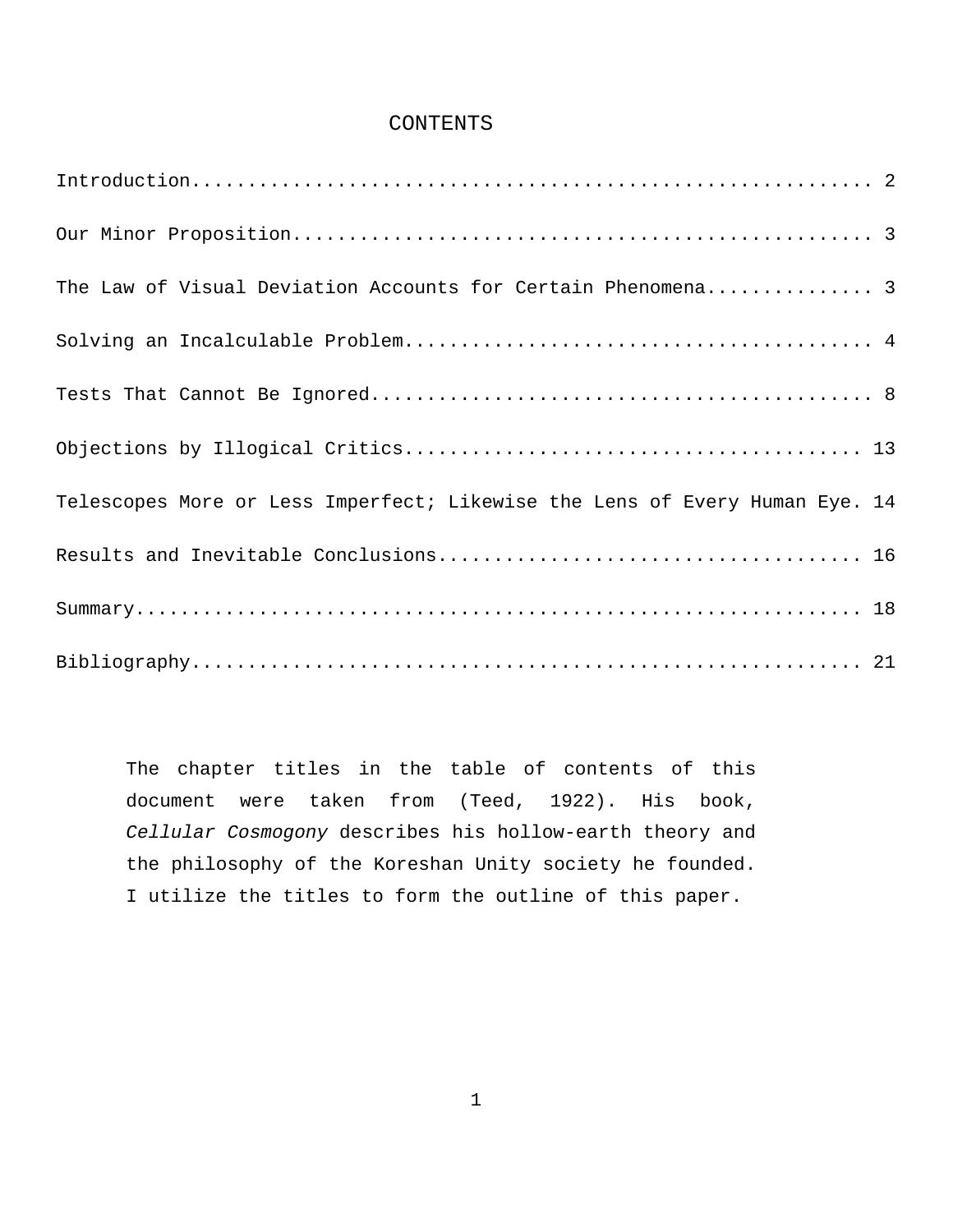#### <span id="page-4-0"></span>Introduction

The primary theme of my thesis and the body of work it documents is an examination of ideas considered peculiar in their time due to their implausibility or fantastic character, but which had at least some popular, scientific, or social support in one form or another. I am attracted to hypotheses and theories which remained relatively benign or contribute somehow to future progress as opposed to destructive ideologies such as the Nazi Germans.

Within the last few decades there have been many scientific advances which give new insights into epistemological questions at the core of modern and post-modern debates. These insights cross over to art and, while providing some answers, give rise to new questions and opportunities for artists to examine and explore.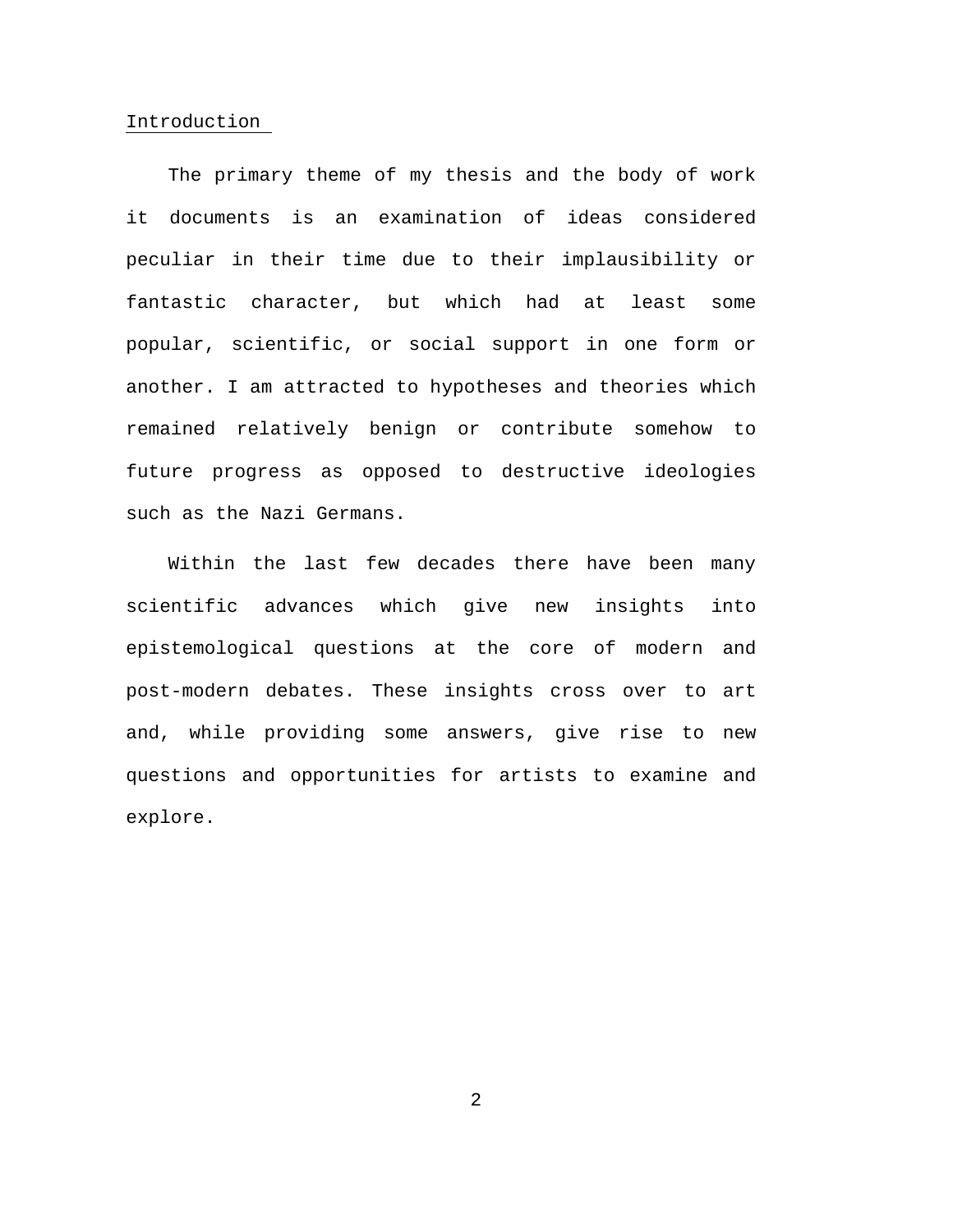#### <span id="page-5-0"></span>Our Minor Proposition

I have been looking at ideas like Percival Lowell's 20<sup>th</sup> century hypothesis that there were canals on Mars built by Martians, and Cosmas Indiopleustes' assertion in 550 AD that the earth was flat, and of particular interest, Cyrus Teed's  $19<sup>th</sup>$  century delusion that the earth was like an "egg" and that we lived on the concave surface inside.

I look to the original sources whenever possible: Percival Lowell's book *Mars and it's Canals* (Lowell, 1911), Cosmas Indiopleustes' manuscript *Christian Topography* (Indiopleustes, 6 AD) and Cyrus Teed's *Cellular Cosmogony* (Teed, 1922).

### <span id="page-5-1"></span>The Law of Visual Deviation Accounts for Certain Phenomena

The work that has emerged as a result of these investigations varies in the use of figuration and abstraction, image and text, digital and analog, mechanical and the hand-made. The work encompasses digital prints, hand colored lithographs from stone, drawings in graphite and metal-point and photographs. It includes abstraction, images and text.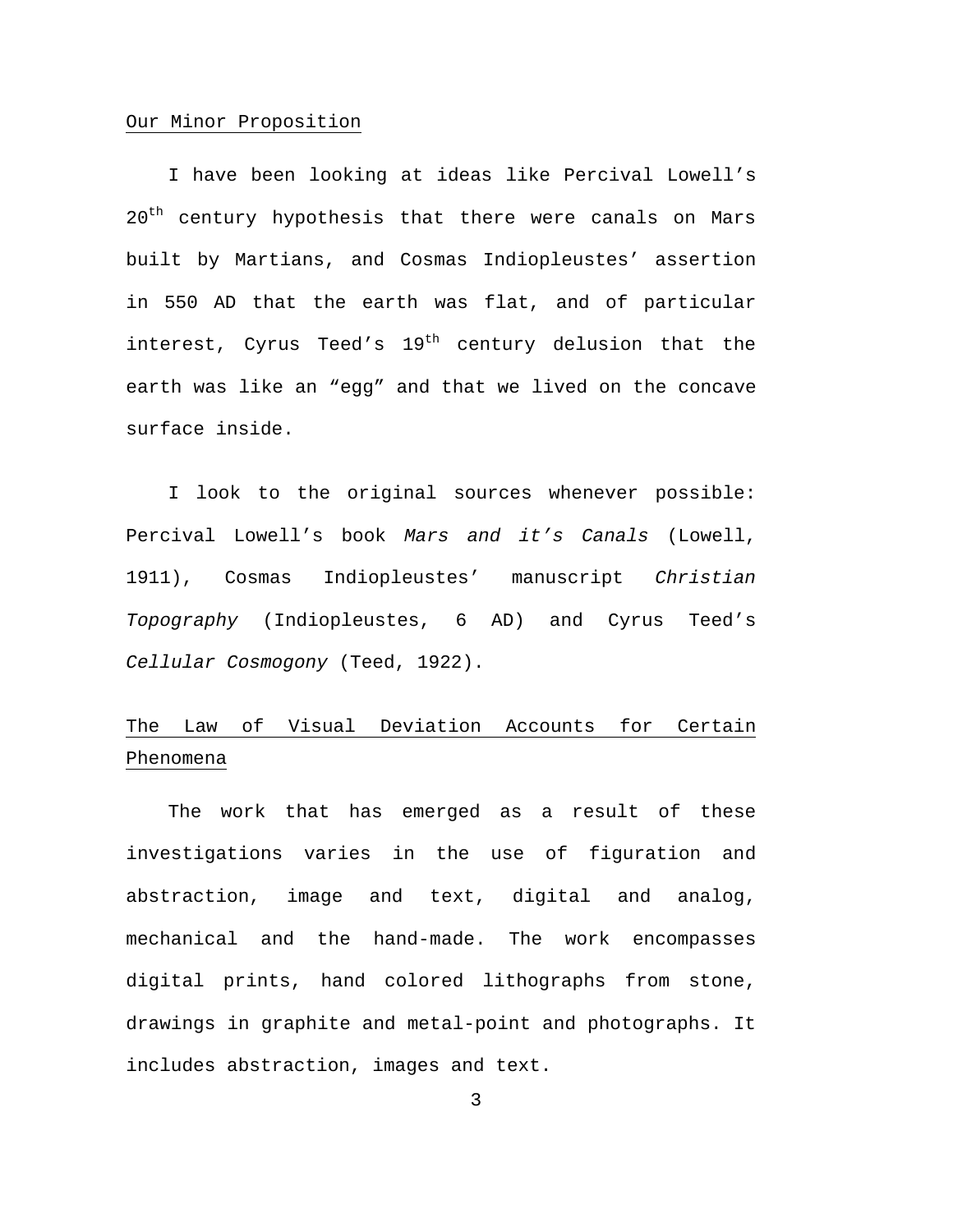#### <span id="page-6-0"></span>Solving an Incalculable Problem

Given our perceptual limitations how can we know what is true or real? In the Cartesian analytic view there are narratives that are universal, one example postulates that science leads ultimately to progress. However, this seems uncertain given the historical record. Science may ultimately lead to progress, but very often appears to lead nowhere or unintentionally makes things worse. How can we really know science will ultimately be progressive? This question leads to a post-modern view which is skeptical of the progressiveness of science.

In order to understand how art in the 21<sup>st</sup> century should or can evolve, it helps to understand the ideas that it emerged from. One of those is the transition from modernist foundations to post-modern pluralism to the current position. This transition parallels the struggle of modern science and philosophy to emerge from their mystical beginnings to a more rational condition.

My interest in  $19<sup>th</sup>$  century American art led me to look at the underpinnings of American modernism. In doing so I have looked at the thread in thought that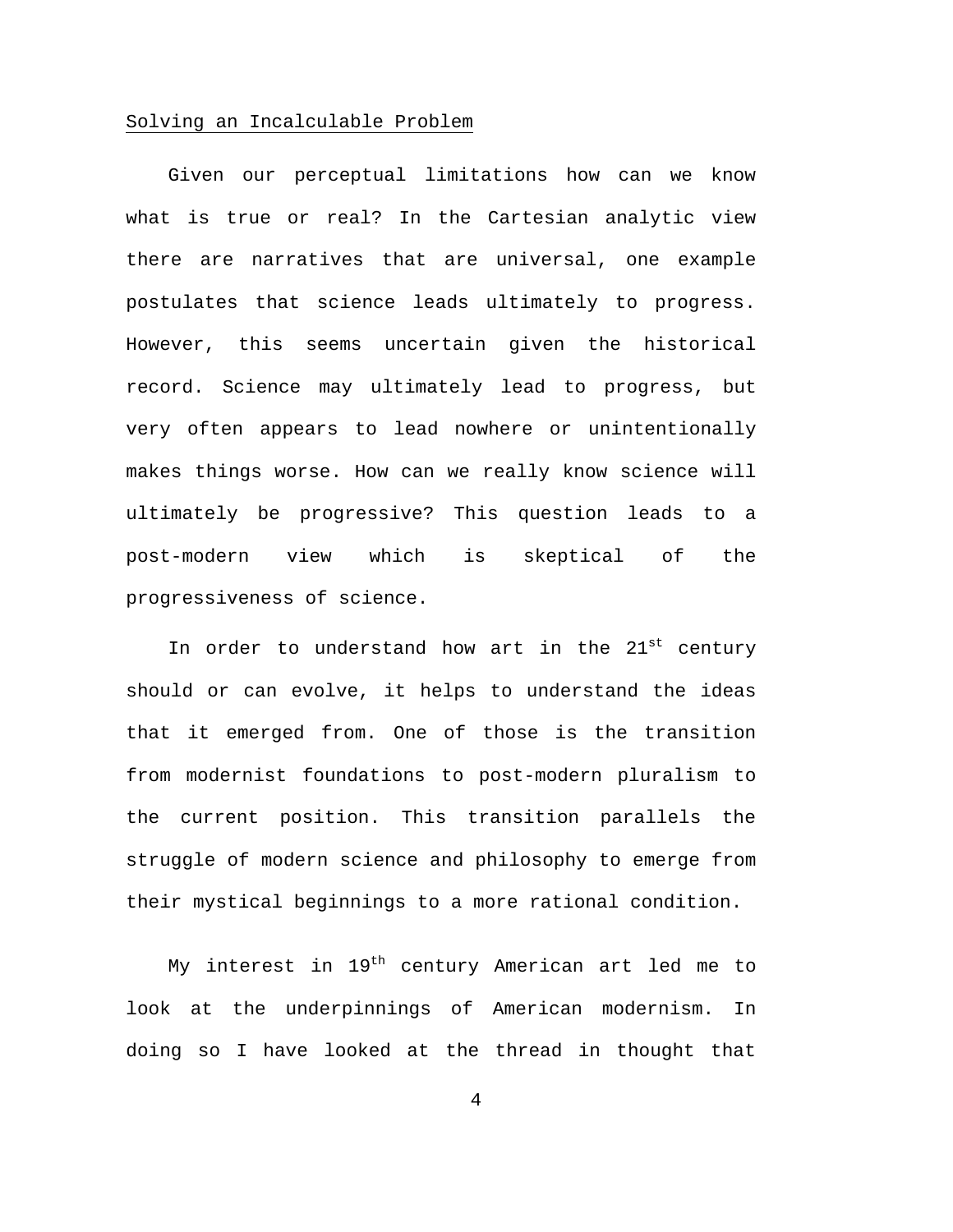runs from Emerson<sup>[1](#page-7-0)</sup> to the Pragmatists, William James, Charles Pierce and John Dewey. Pragmatism appears, on the surface, to be a post-modern concept. The basic tenets of Pragmatism generally are: that knowledge does not rest on a fixed foundation, knowledge may always be subject to revision, knowledge resides in agreement within a critical community, knowledge is effected by contingency and there is always more than one point of view.[2](#page-7-1)

Pragmatic pluralism does not hold that all points of view are equally valid or relativistic. It acknowledges that while individuals have a right to hold their beliefs there is a need to look to an engaged critical community for validation or denial of those beliefs. An engaged critical community is not one of tacit agreement, confrontation or homogenization. It allows for disagreement without being solipsist. It is embodied

<span id="page-7-0"></span><sup>1</sup> Emerson, Ralph Waldo, *Nominalist and Realists*, Second Essays, 1844, "Anomalous facts, as the never quite obsolete rumors of magic and demonology, and the new allegations of phrenologists and neurologists, are of ideal use. They are good indications. Homeopathy is insignificant as an art of healing, but of great value as a criticism of Hygeia or medical practice of the time. So with Mesmerism, Swedenborgism, Fourierism, and the Millennial Church; they are poor pretensions enough, but good criticism on the science, philosophy and teaching of the day."

<span id="page-7-1"></span><sup>2</sup> Bernstein, Richard J, *Pragmatism, Pluralism and the Healing of Wounds*, 1988, (Menard, Pragmatism, 1997) , pp 382-401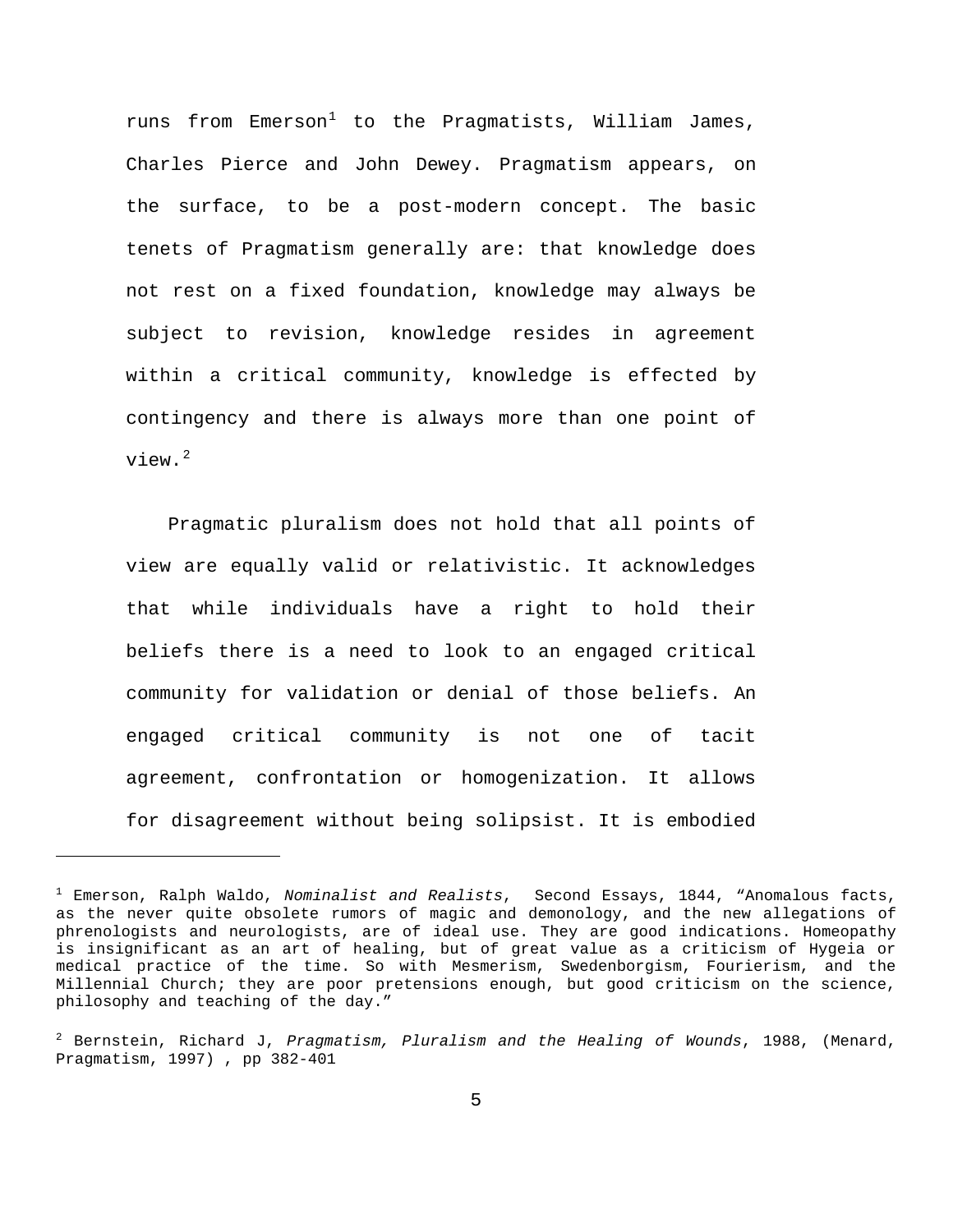in Socratic civil dialogue that Richard Rorty describes: "the willingness to talk, to listen to other people, to weigh the consequences of our actions on other people". To imagine that such a community exists where discourse has decayed into barbarism<sup>[3](#page-8-0)</sup> makes no sense. It is pointless to attempt to enter into any debate that is replete with all the pseudo-scientific twists of logic I mention. $4$ 

While it's good to have a civil discourse, consensus is no guarantee that truth or the right answers are found and embraced. Scientists often revise or refine theories as the precision of their instruments improve or social conditions change. For the rest of us reliance on consensus can be even more precarious.

<span id="page-8-1"></span><sup>4</sup> Telescopes More or Less Imperfect; Likewise the Lens of Every Human Eye

<span id="page-8-0"></span><sup>3</sup> Murray, John Courtney, S.J., *These Truths,* Sheed and Ward, New York, 1960, p. 14. "Barbarism…threatens when men cease to talk together according to reasonable laws. There are laws of argument, the observance of which is imperative if discourse is to be civilized. Argument ceases to be civil when it is dominated by passion and prejudice; when its vocabulary becomes solipsist, premised on the theory that my insight is mine alone and cannot be shared; when dialogue gives way to a series of monologues; when the parties to the conversation cease to listen to one another, or hear only what they want to hear, or see the others argument only through the screen of their own categories…When things like this happen, men cannot be locked together in argument. Conversation becomes merely quarrelsome or querulous. Civility dies with the death of dialogue'.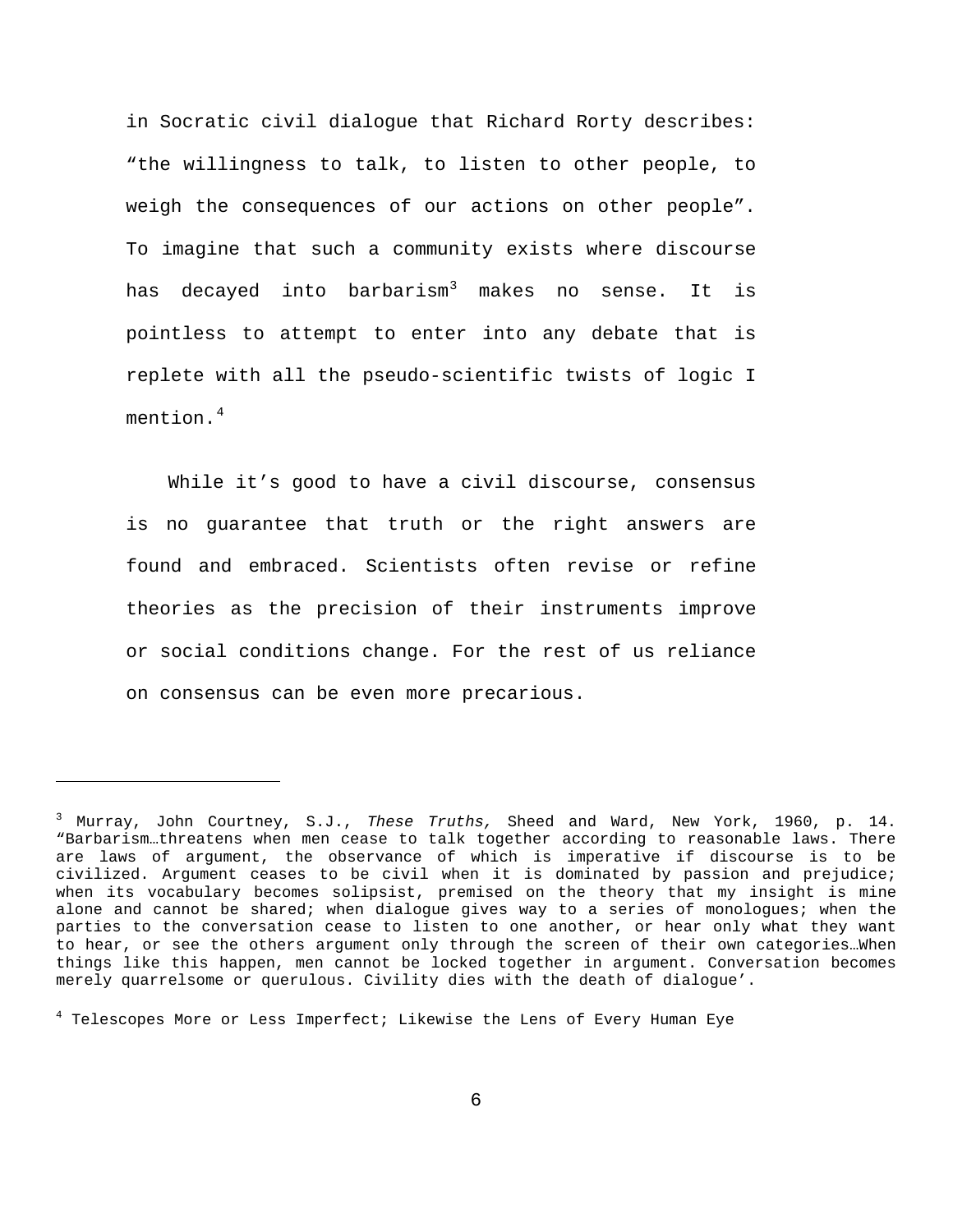History provides numerous examples of groups that flourished despite the implausibility of the beliefs they embraced. Recently I visited the site of Cyrus Teed's late 19<sup>th</sup> century utopian Koreshan Unity settlement in Estero, Florida to see the documents, devices, and surroundings that remain there. When I studied the Koreshans, I became interested in Teed's followers. They formed a community around Teed and appeared convinced, based on his pseudo-scientific gyrations, that the earth is a hollow shell, that we live on the concave interior, and that they were destined to establish a New Jerusalem. Despite the obvious flaws in Teed's reasoning, the Koreshans established an active community which managed to run a successful printing company, a restaurant, and an electric generator for Estero. They held art festivals, parades, plays and concerts on the grounds. I doubt every Koreshan swallowed Teed's hollow earth New Jerusalem theory entirely. Some probably went along for reasons other than a firm belief in Teed's theories; balmy weather, change of scenery, limited options, romantic liaisons and so on. After Teed's death in 1908, discontent and disunity set in; eventually another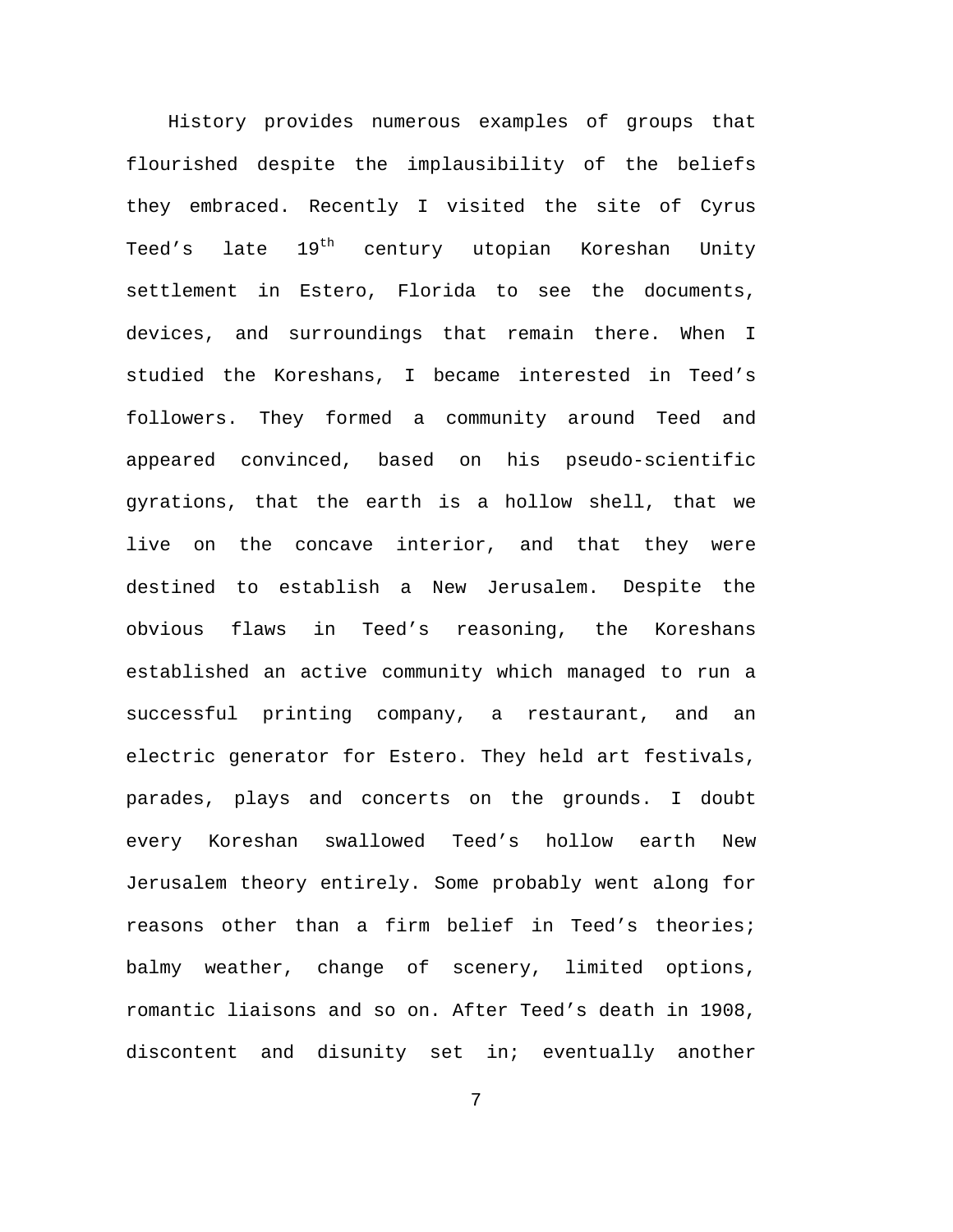autocratic leader, Hedwig Michel, took control<sup>[5](#page-10-1)</sup> and 'rescued' the disintegrating community allowing it to survive later into the 20<sup>th</sup> century. The last original Koreshan, Lillian "Vesta" Newcomb, died on April 8, 1974. A few years earlier she admitted the Copernican view of the universe was with merit only after she had seen pictures of the earth taken by astronauts who had landed on the moon. The Koreshans formed a consensus that allowed Vesta Newcomb to maintain an incredibly isolated flawed belief system most of her life.

#### <span id="page-10-0"></span>Tests That Cannot Be Ignored

In one work, titled *Mars and Its Canals*, a digital print of Mars based on a photo by Percival Lowell $^{\rm 6}$  $^{\rm 6}$  $^{\rm 6}$  is combined with graphite drawing of four freehand versions of my attempt to recreate the print image of the canals. Accompanying the print and drawing is the text from pages 369-370 from Lowell's *Mars and Its Canals,*  published in 1911. In the text Lowell describes the difficulty he had drawing the architecturally straight

<span id="page-10-1"></span><sup>&</sup>lt;sup>5</sup> Gillis, Chad, *Bonita Daily News*, USA, November 6<sup>th</sup> 2004

<span id="page-10-2"></span><sup>&</sup>lt;sup>6</sup> revealing the canals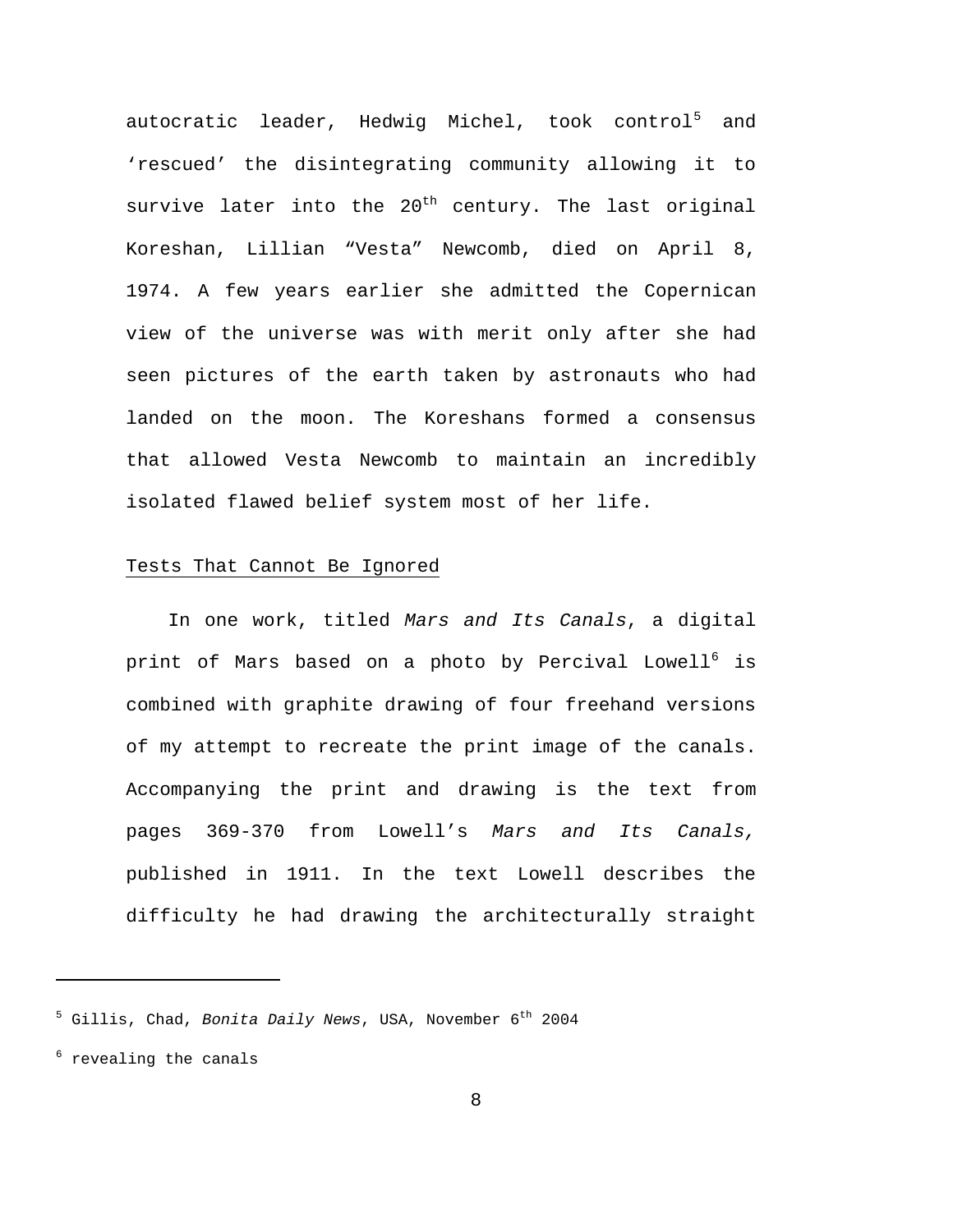lines of the "canals" without a ruler, and how he came to the conclusion they therefore must have been constructed by intelligent inhabitants of the planet. Taking my cue from Lowell, I attempted to render the image in the digital print of Mars as precisely as I could, at a smaller scale, in each hand drawn version. My perception is that each version looks alike, given a brief glance. The difference between the subject and each version becomes apparent on closer inspection. While I expected the drawings to deviate, I was curious to see how much they would, despite my expectations.

In another work titled *The Christian Multiverse* the text from Cosmas Indiopleustes 550 AD description of the flat-earth is combined with quantum physics, inspiring an edition variable[7](#page-11-0) portfolio of nine hand-colored lithographs, each depicting the terrarium-like description in a slightly different color scheme. The belief in a flat-earth was generally considered unconventional, even in the middle ages, but ended up

<span id="page-11-0"></span> $7$  an edition where each print is unique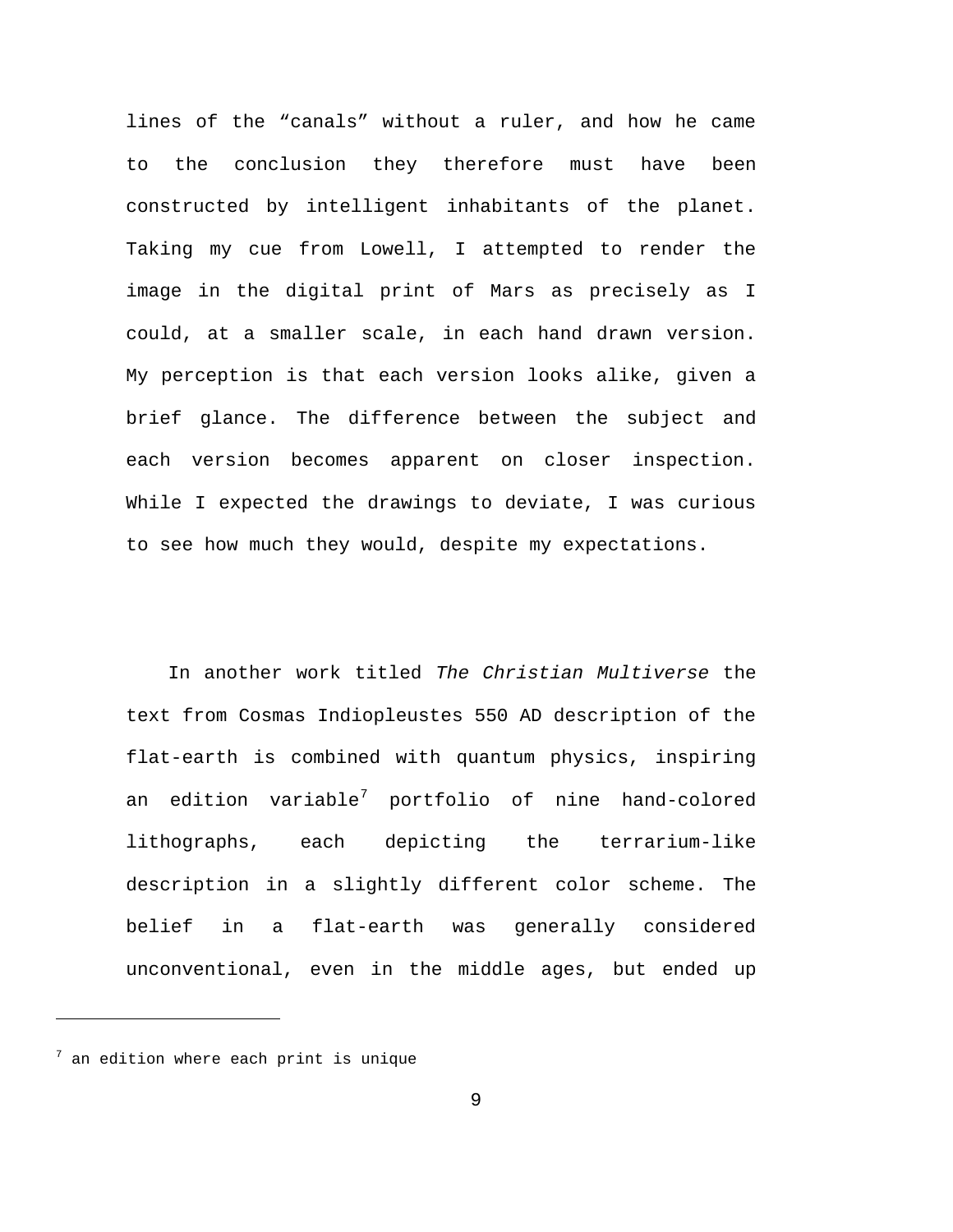being accepted by many. The combination of it with physics equally peculiar theory of a multi-verse plays with the theme of religion as science/science as religion.

The circular gold-point on gessoed board titled *The Great Magneto-electric Battery* comes from the Koreshan view that its hollow-earth cosmogony forms a giant battery that in turn powers the light of the sun which is located at the central core. While only someone familiar with Koreshan Cosmogony can possibly know this based on the drawing or its title, they may be able to get a clue to its alchemical origins from the use of gold as a drawing medium and the subject of the sun. The subtle difference in value between the drawing and the gesso ground initially evokes the type of formal reading which relies on what John Dewey disdainfully calls "passive amusements and distractions, different from other indulgent dissipations only in dependence upon a certain acquired refinement or "cultivation".<sup>[8](#page-12-0)</sup> An occasional indulgence in this particular dissipation

<span id="page-12-0"></span><sup>8</sup> Dewey, John, *Experience, Nature and Art*, Experience and Nature, 1923, (Menard, Pragmatism, 1997), pg, 253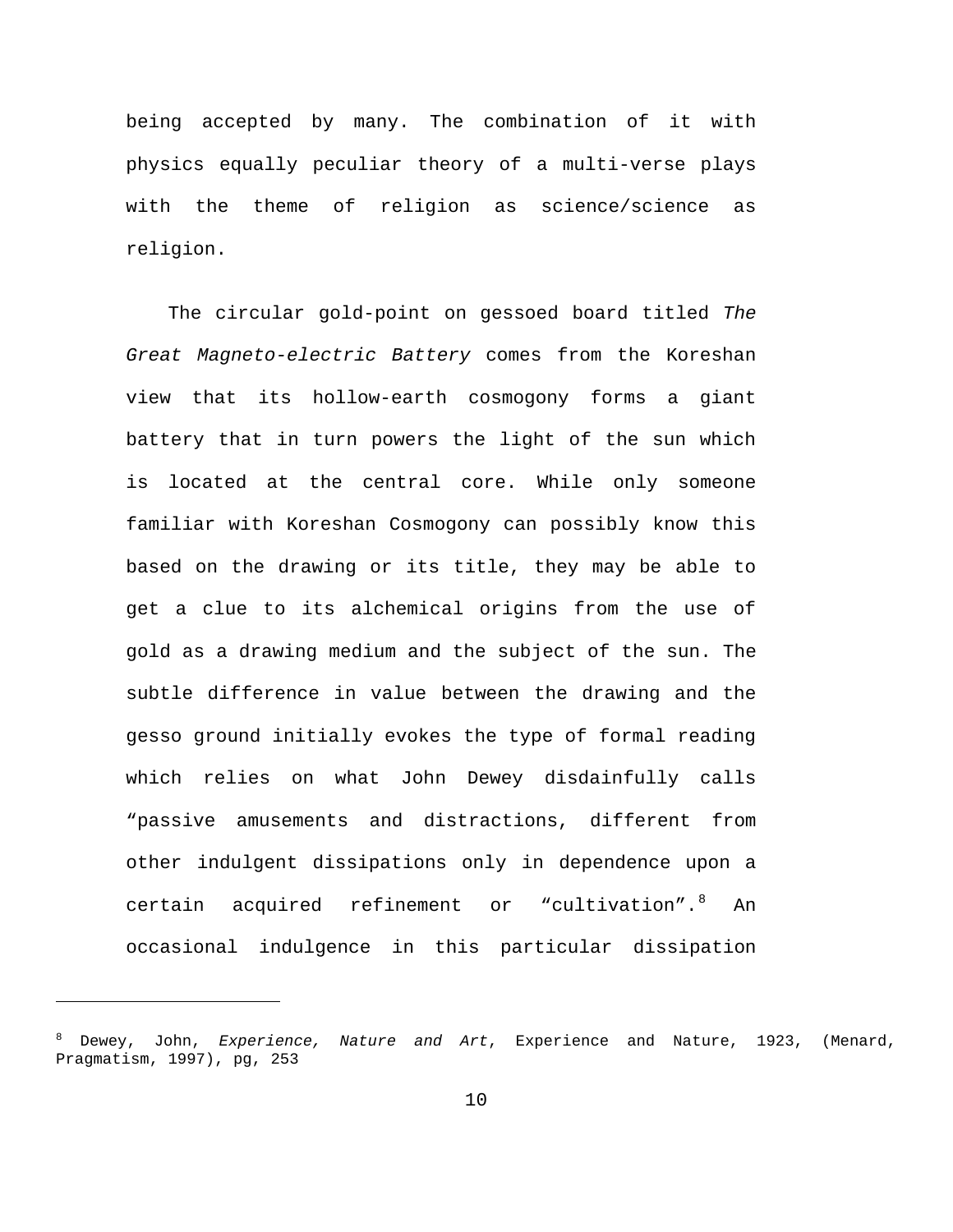seems harmless enough, far be it from me to discourage it. To find completion when presented with contingent information, cloud gazing, is something I myself participate in when the mood occasionally strikes me. The gold metal-point work is like an ornament from a far off or ancient culture, whose meaning is obscured, but which has found its way into a museum, gallery or collection.

The digital prints titled *Planet X*, and *Z* were inspired by Percival Lowell's hypothesis that there was a trans-Neptunian planet, he dubbed Plant X, in the solar system. For a time Plant X existed only as an idea, a hypothesis. As many people know, Lowell's hypothesis eventually led to the discovery of Pluto, fulfilling the expectations of Lowell and his followers. It enjoyed planet status for many years until its relatively recent demotion to minor planet. With Pluto's demotion, Planet X returned to its hypothetical form. In depicting it as a simple grey hole against a grey ground, I tried to represent it in its current manifestation. The satellite work *Z*, is an absurdly sympathetic attempt on my part to somehow rescue the hypothesis, while the missing *Y* remains a mystery.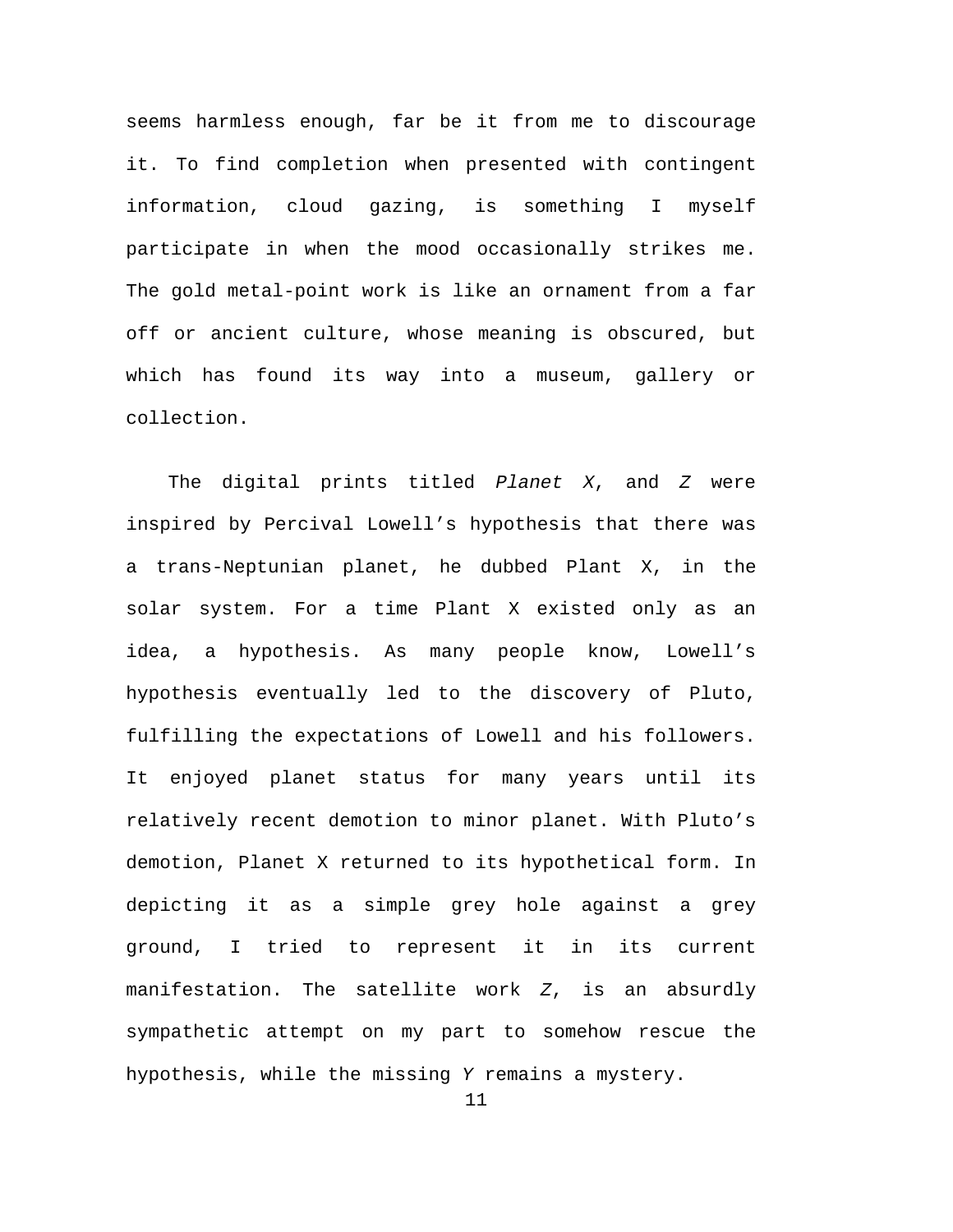In the hand colored lithograph, *The Cellular Cosmogony,* I have depicted Cyrus Teed's hollow earth theory with a few key alterations. It is my homage to Teed and his followers' daring but futile attempt to create their own world. For a time, in their own way, they succeeded in leaving this planet for another to start a new civilization. To the Koreshans', there was nothing but a void outside the thickly layered protective crust of their new home. In my version, the crust is thin and there is a busy colorful universe on the outside.

Photography allows me to combine the historical aspect of my ideas with the present. The Koreshans' well kept antique diesel-powered electric generator seems out of place in an age of nuclear and wind powered turbines. Though it still starts it no longer serves any practical purpose. Its glorious past is a reminder that progress occurs despite our foibles, mistakes and setbacks. The images of the boarded up utopian Koreshan community's general store, now bypassed by the highway, and Eyetopian Optician's in a nearby mall convey a mixture of loss and wish-fullness in a county with the highest foreclosure rate in the country. There is something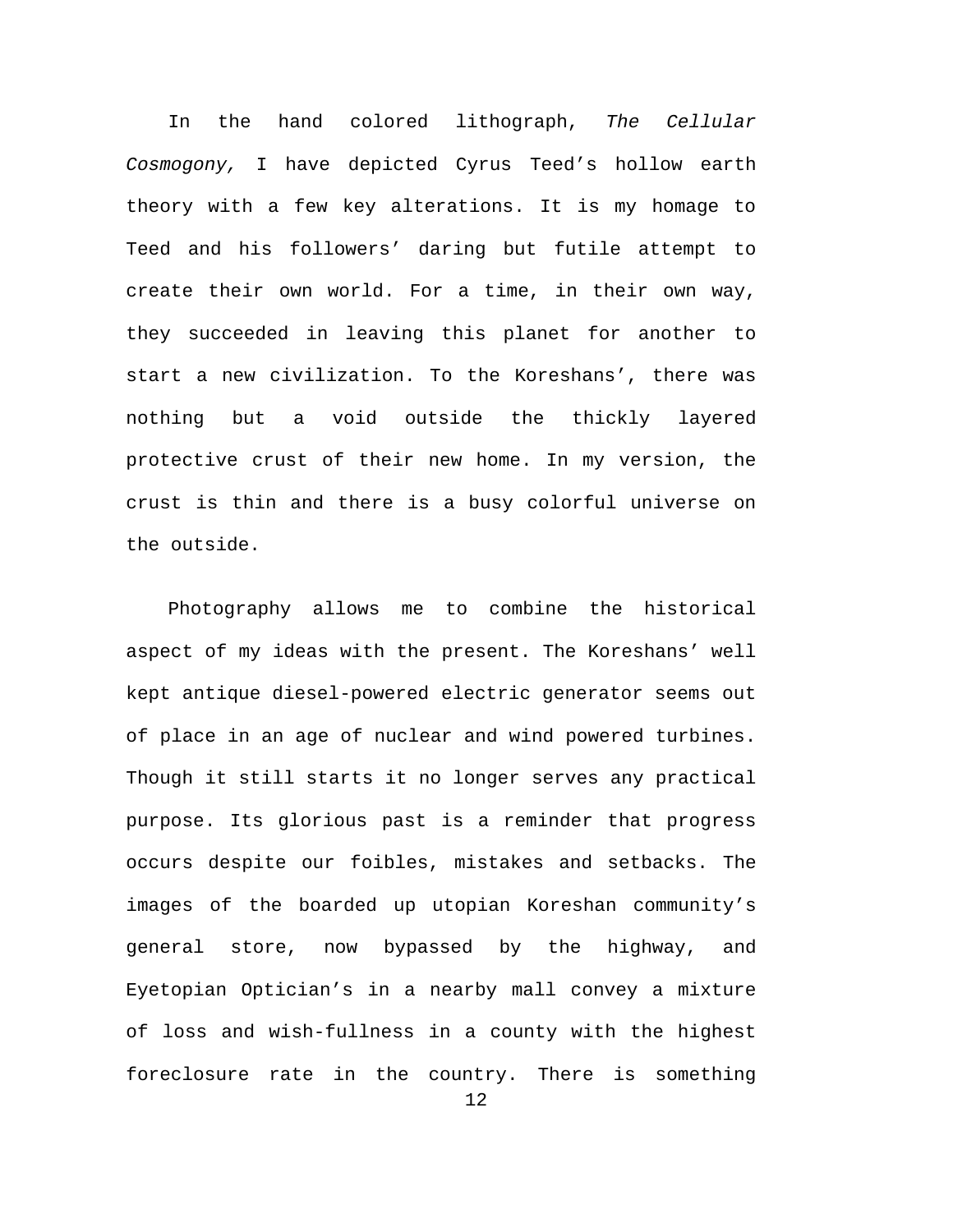slightly staged about the places and their facades. I chose black and white digital prints and framed them in simple black to suggest the weight of documentation. The technology I used in the printing process (quad-toned Epson printing) relies on the subtle mixture of color to approximate the look of a silver-gelatin print, and is itself an artifice.

#### <span id="page-15-0"></span>Objections by Illogical Critics

The text included with the work - Percival Lowell on *Martian Canals*, Cyrus Teed on the *Cellular Cosmogony* and Cosmas Indiopleustes on the *Christian Topography* – informs the work and becomes part of it. In deciding whether or not to include the text, I took into account its obscurity and its relation to the images. The text provides a point of departure the way a decorative motif might for an abstraction, a photograph could for a figurative work or a landscape for a photograph. In my work, the intended or conjunctive discrepancies between the text and images are cues to my premise regarding the fallibility of interpretation. I have concluded that this is an essential element. Each image and the corresponding text concern the nature of perception.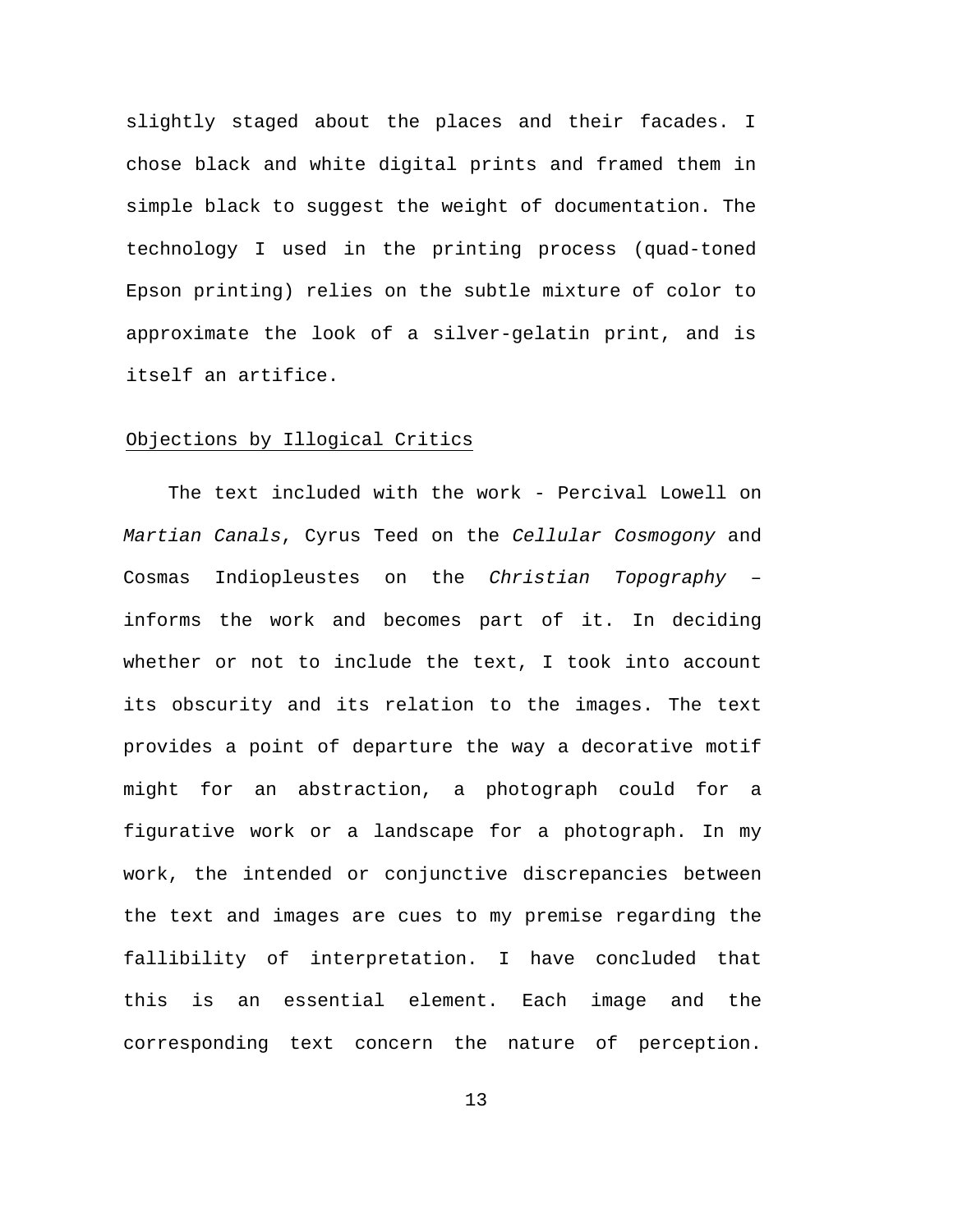Within the context of the installation the premise is revealed.

## <span id="page-16-0"></span>Telescopes More or Less Imperfect; Likewise the Lens of Every Human Eye

People look for patterns in contingency because it is easier to deal with structure rather than random events and derive pleasure from the satisfaction or play of this instinctual desire. They also construct or adopt beliefs they find personally comforting. One example, the tendency to think of oneself as superior, is known as the "Lake Wobegon Effect". While it is statistically impossible for 94% of university professors to be above average teachers, in one study it was found that 94% of them believe they are. $9$  Another example is that when people hold a particular belief because of bias rather than fact, even when given evidence that a belief is faulty, they tend to seek validation rather than question the belief.<sup>[10](#page-16-2)</sup> Because people choose social

<span id="page-16-2"></span> $10$  Ibid, pg 80-84

<span id="page-16-1"></span><sup>9</sup> Gilovich,Thomas, *How We Know What Isn't So*, The Free Press, New York, 1991. "The Lake Wobegon Effect" is named after Garrison Keillor's fictional mid-western community where 'the women are strong, the men are good-looking, and all the children are above average'.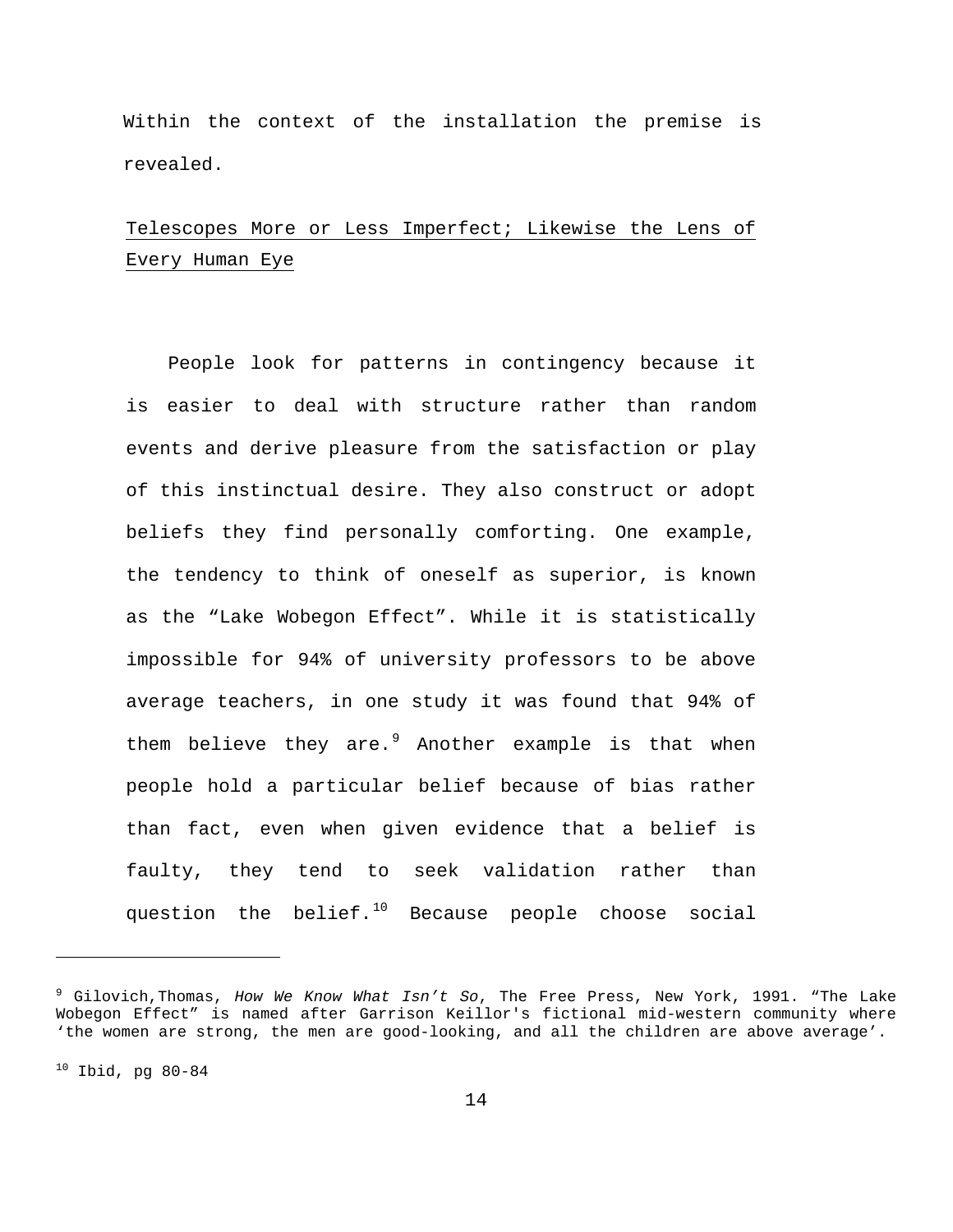structures that validate their beliefs, most of their interactions are with like minds. There is an inclination to infer, from that sharing of beliefs with associates that more people in general share the same beliefs than actually do. $^\mathrm{11}$  $^\mathrm{11}$  $^\mathrm{11}$ 

There are situations which force science to admit it cannot describe reality precisely. In some cases simply observing something causes it to change. In the social sciences the behavior of a group may be altered simply because they know they are being studied. [12](#page-17-1) The results of an experiment are influenced by the accuracy and precision of the devices used. The methods and procedures used are also important as well as the theory itself.[13](#page-17-2) Scientists have the same perceptual and social biases as everyone else, and they make mistakes. Add anecdotal evidence, opaque jargon, bold statements, heresy, burden of proof, rumors, rationalizations,

<span id="page-17-0"></span> $11$  Ibid, pg 113-114

Ĩ.

<span id="page-17-1"></span><sup>12</sup> Shermer, Michael, *Why People Believe Weird Things*, Henry Holt and Company LLC, New York, 2002, pg.47

<span id="page-17-2"></span><sup>13</sup> Shermer, Michael, *Why People Believe Weird Things*, Henry Holt and Company LLC, New York, 2002, pg 46.,'the *Copenhagen interpretation* of Quantum action: "a probability function does not prescribe a certain event but describes a continuum of possible events until a measurement interferes with the isolation of the system and a single event is actualized"'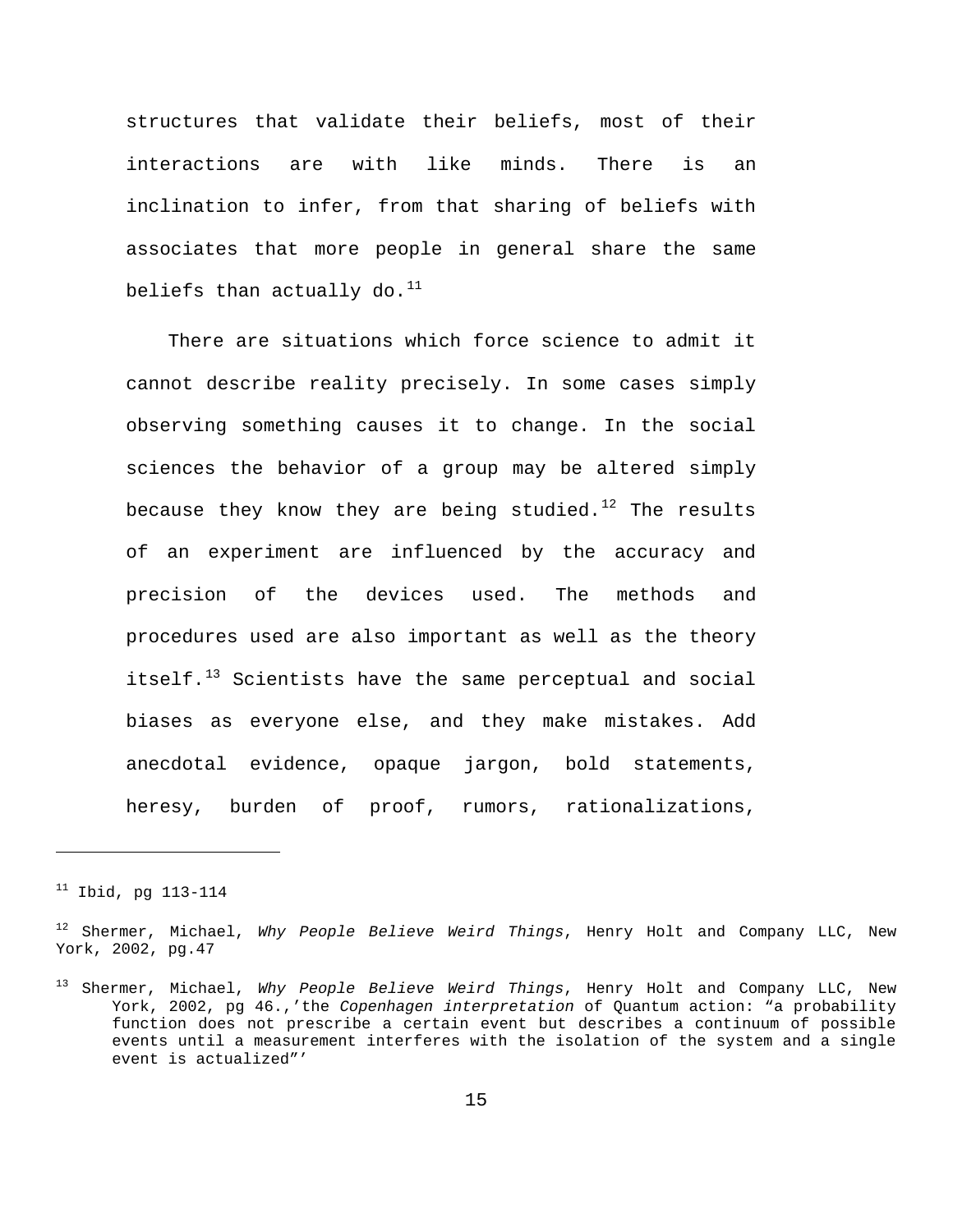superstition, coincidence, emotive language, false analogies, ad *ignorantiam*, *ad hominem*, hasty generalization, overreliance on authority, either or thinking, circular reasoning, ideological immunity and *reuctio ad absurdum* and what you get is pseudoscience.[14](#page-18-1) Separate but equally important factors are big money, narcissism and outright deceit. In my work I consider how beliefs are influenced both socially and perceptually.

#### <span id="page-18-0"></span>Results and Inevitable Conclusions

Ĩ.

Our best interest is not found in conflict, consensus, foundations, relativism or in civil discourse alone. Because humans are fallible we invariably make mistakes. Unfortunately, we have a tendency toward certitude about our beliefs. Luckily, given the larger world, we are not all wrong at the same time. Like most people, I do not live in and can avoid isolated dogmatic communes and people. I am able to rely on the combined

<span id="page-18-1"></span><sup>14</sup> Shermer, Michael, *Why People Believe Weird Things*, Henry Holt and Company LLC, New York, 2002, pp 47-61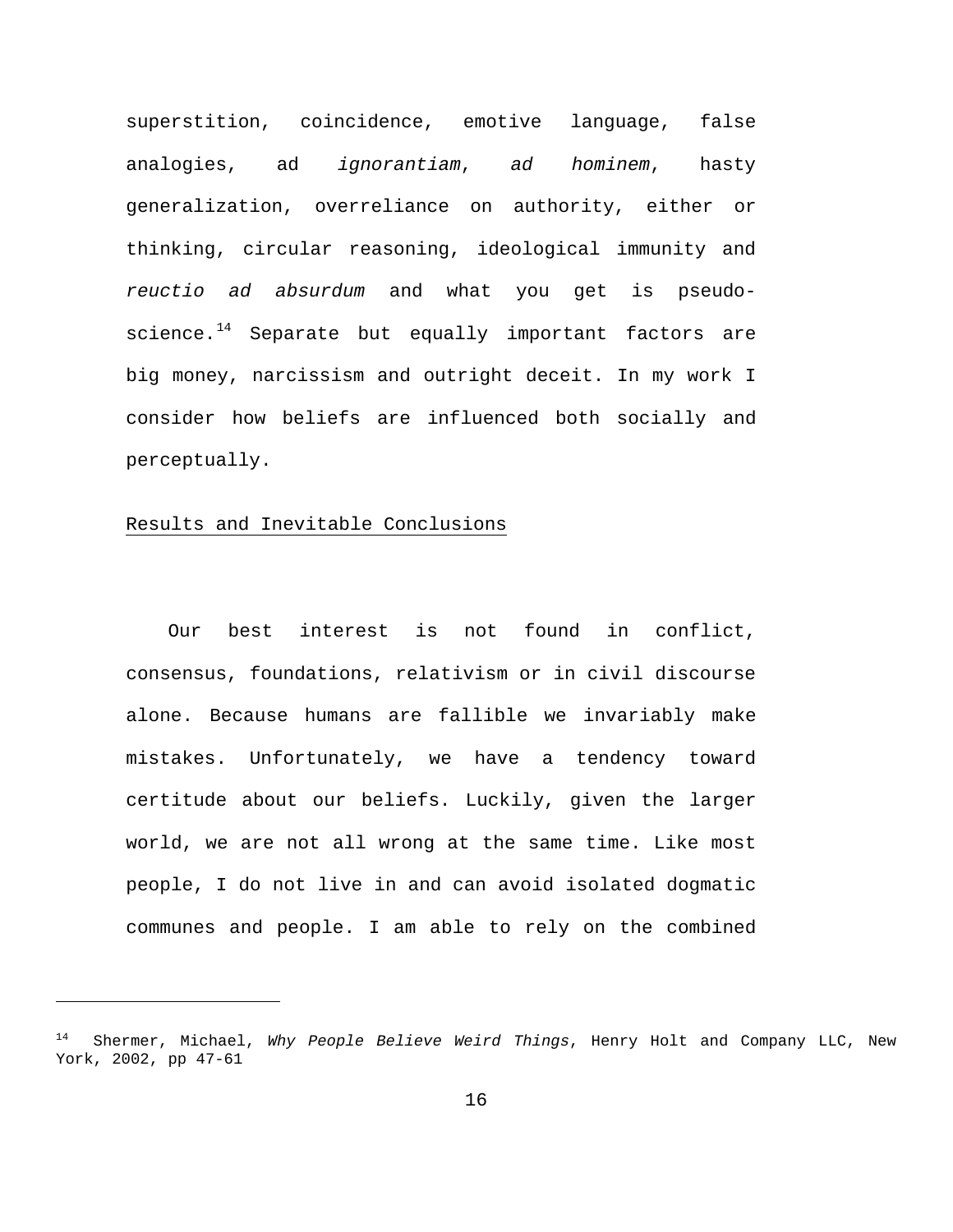beliefs of the varied groups and reflective individuals that I am fortunately free to associate with.

While my investigations inform my work, I am not a philosopher or a scientist. In art meaning is found, not in judgment and ultimate knowledge alone, but in the deeper realm of discernment.<sup>[15](#page-19-0)</sup> I am content to let the work ask questions rather than attempt to posit conclusions. For now I am interpreting what I find in order to better understand it. Because I continuously find new things (at least to me), I come to new conclusions as I go along. I have begun to look at the writings of contemporary Pragmatist Susan Haack, which seems moderate in refuting the skepticism of postmodernism, without adopting an entirely foundational approach.[16](#page-19-1) According to John Dewey "Premises are the analysis of a conclusion into its logically justifying grounds; there are no premises till there is a

<span id="page-19-0"></span><sup>15</sup> *Webster's Dictionary*, Houghton Mifflin Company, Boston, 1984, "Discern –To perceive something hidden or obscure. To comprehend mentally".

<span id="page-19-1"></span><sup>16</sup> Susan Haack is a contemporary Pragmatist who has criticized Richard Rorty's post-modern view for veering from Charles Pierces original definition of Pragmatism. Her moderate view of post-modern skepticism of science and relativism differs from R. Rorty's and R. Bernstein's. It is clearer and seems more in line with my premise.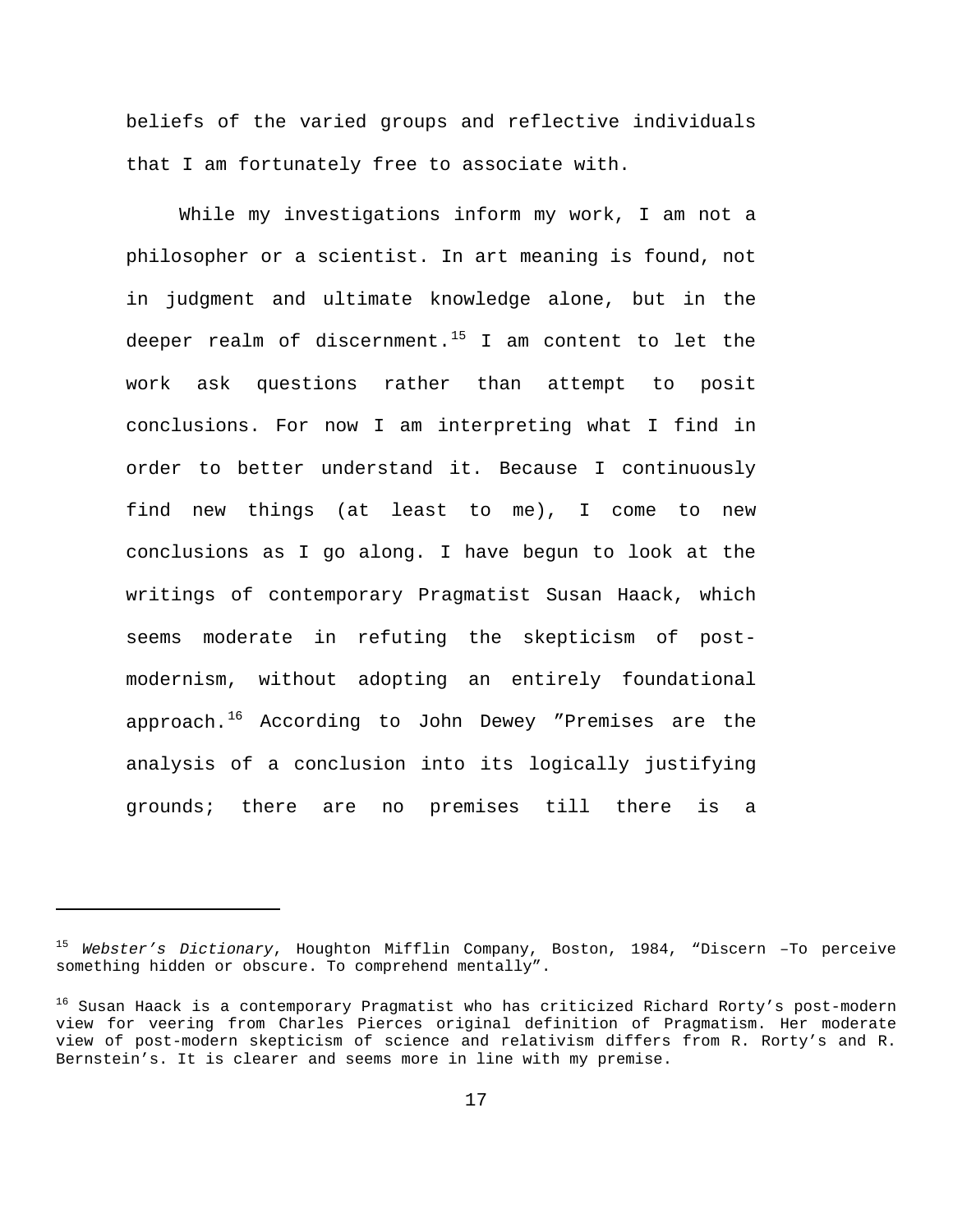conclusion". $17$  My premise is based on my conclusions, as they are at the moment. It is always subject to revision.

#### <span id="page-20-0"></span>Summary

Ĩ.

Epistemological investigation isn't relativism or a blanket refusal to 'take a stand'. I have firm beliefs I live and work by, but I retain my capacity to ask questions. As silly as the questions may seem, it is sillier not to ask them. We discriminate based on cultural preferences, the precision of our tools, skills and the limits of our knowledge. Because of the research I have done and the work that emerged from it, I find myself increasingly involved with questions of discernment along with perception. As mentioned, I plan to look further into Susan Haack's moderate arguments for science.

At this point, I don't see any reason to constrain myself to any single mode of working. I am restless,

<span id="page-20-1"></span><sup>17</sup> Dewey, John, *Experience, Nature and Art*, Experience and Nature, 1923, (Menard, Pragmatism, 1997), pg, 253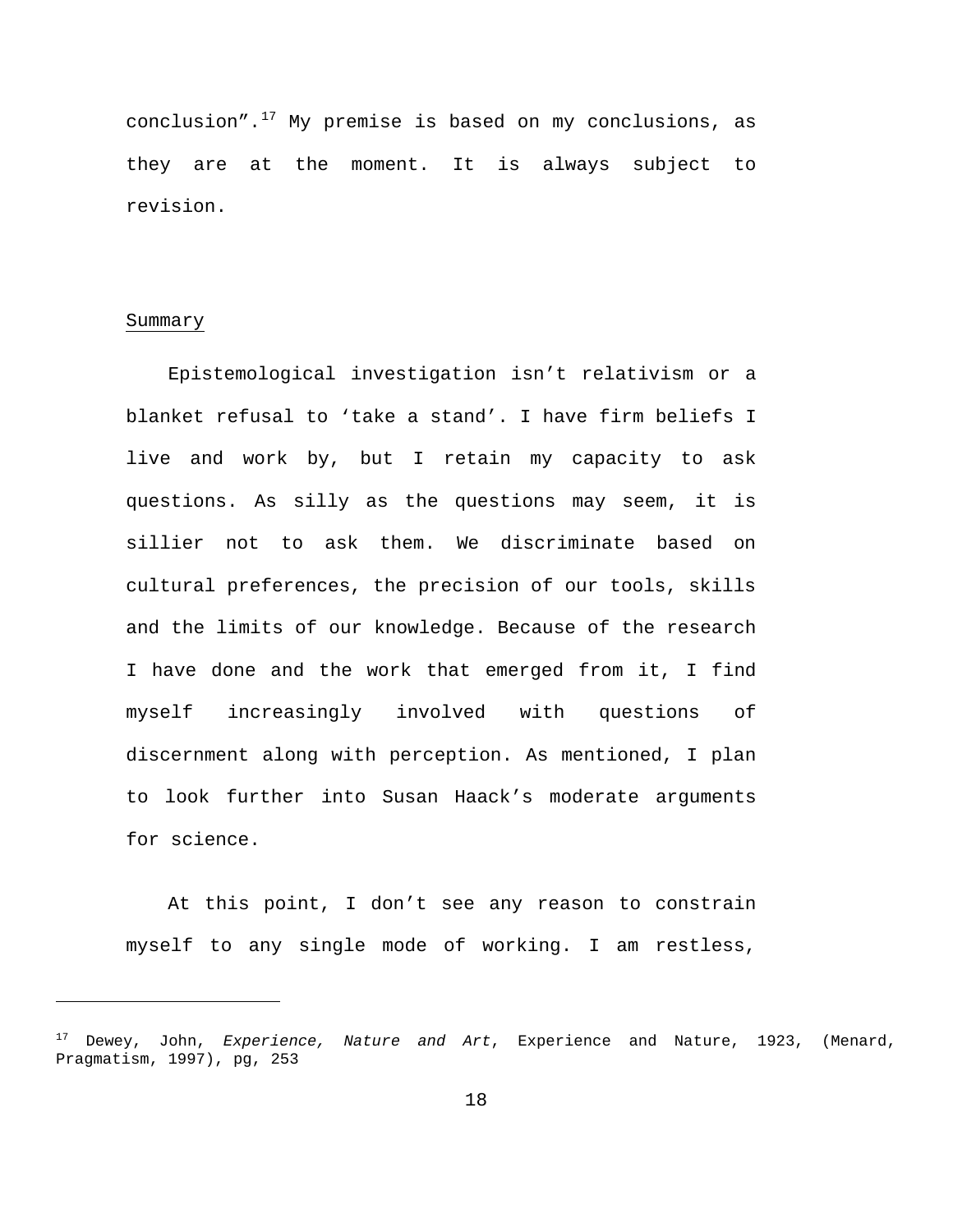disenchanted and feel limited by studio work as my only means of expression. Along with photography as a way to bring more from the present into my production, I foresee other possibilities in three dimensional work and video. Though I have kept a return to oil painting open, I continue to find the variety and flexibility of drawing and printing more suitable to me.

Today the media gives us the latest crises in an unending stream of hyperbole to maximize ratings in the form of pseudo-information. Technology has given us the World Wide Web, which is an endless source of unproven facts and conjecture. In 2003 the American Secretary of State presented dubious evidence of  $WMD'S^{18}$  $WMD'S^{18}$  $WMD'S^{18}$  to a skeptically resistant United Nations. The United States invaded Iraq unilaterally anyway. Media reports of WMD's were quickly replaced by reports of IED's.<sup>[19](#page-21-1)</sup> The war itself became old news as we were flooded with information about the Presidential election and the economic crises. There is a long history of similar

<span id="page-21-0"></span><sup>18</sup> Weapons of Mass Destruction

<span id="page-21-1"></span><sup>&</sup>lt;sup>19</sup> Improvised Explosive Devices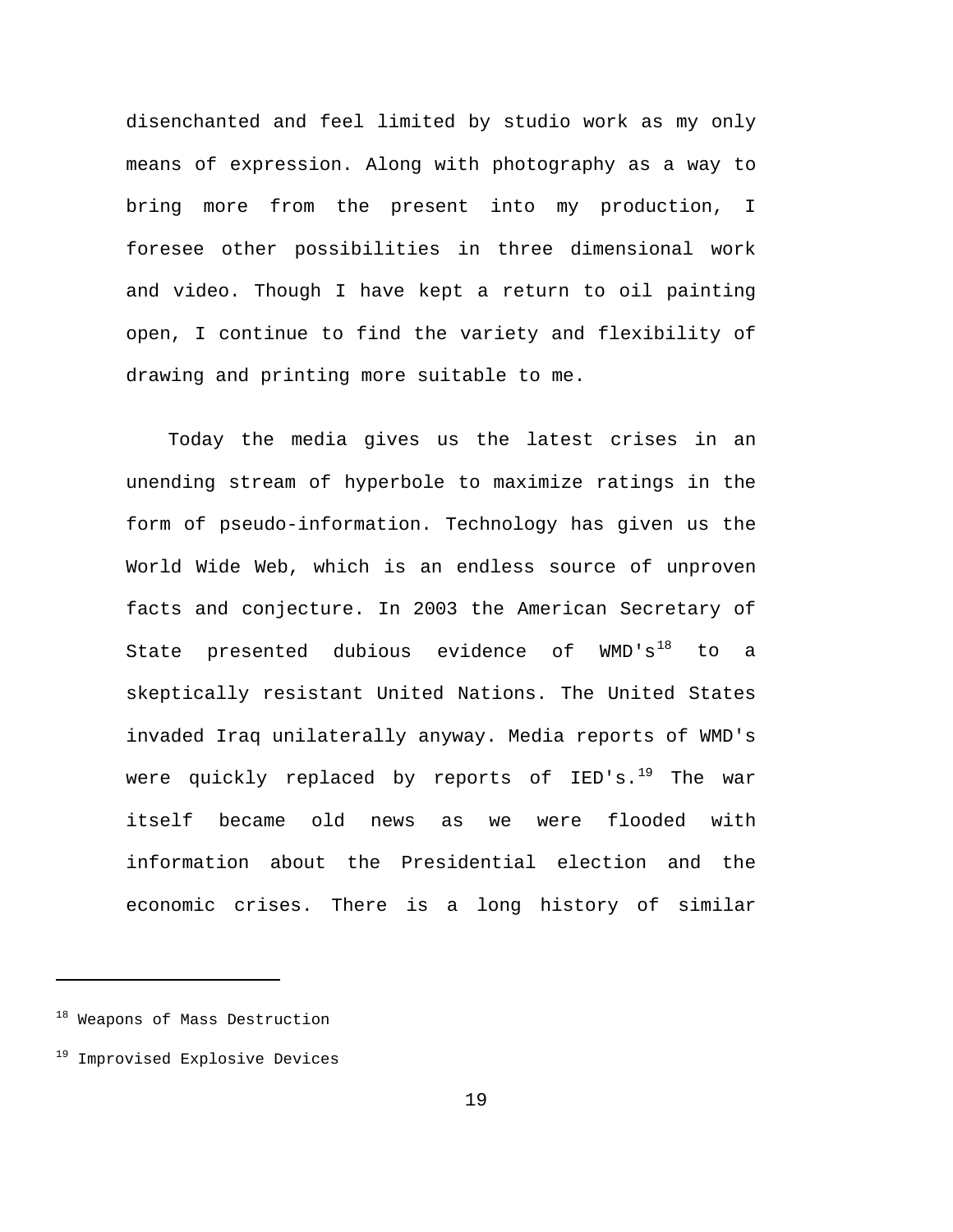follies to ponder, the consequences of which have been beneficial, benign or disastrous.

At the same time the shift in the political climate in America demonstrates that the tolerance for the dialog and activities that dominated the last decades of the previous century has worn thin. The attacks of 9/11, the wars in Iraq and Afghanistan and the economic crises have made it increasingly imperative that we turn away from the adversarial, confrontational dialog that characterized political, social and academic debates in the recent past and find constructive ways to deal with our differences in beliefs. Artists, whose works deal with perception, discernment and culture, have an opportunity to contribute to this new dialog constructively.